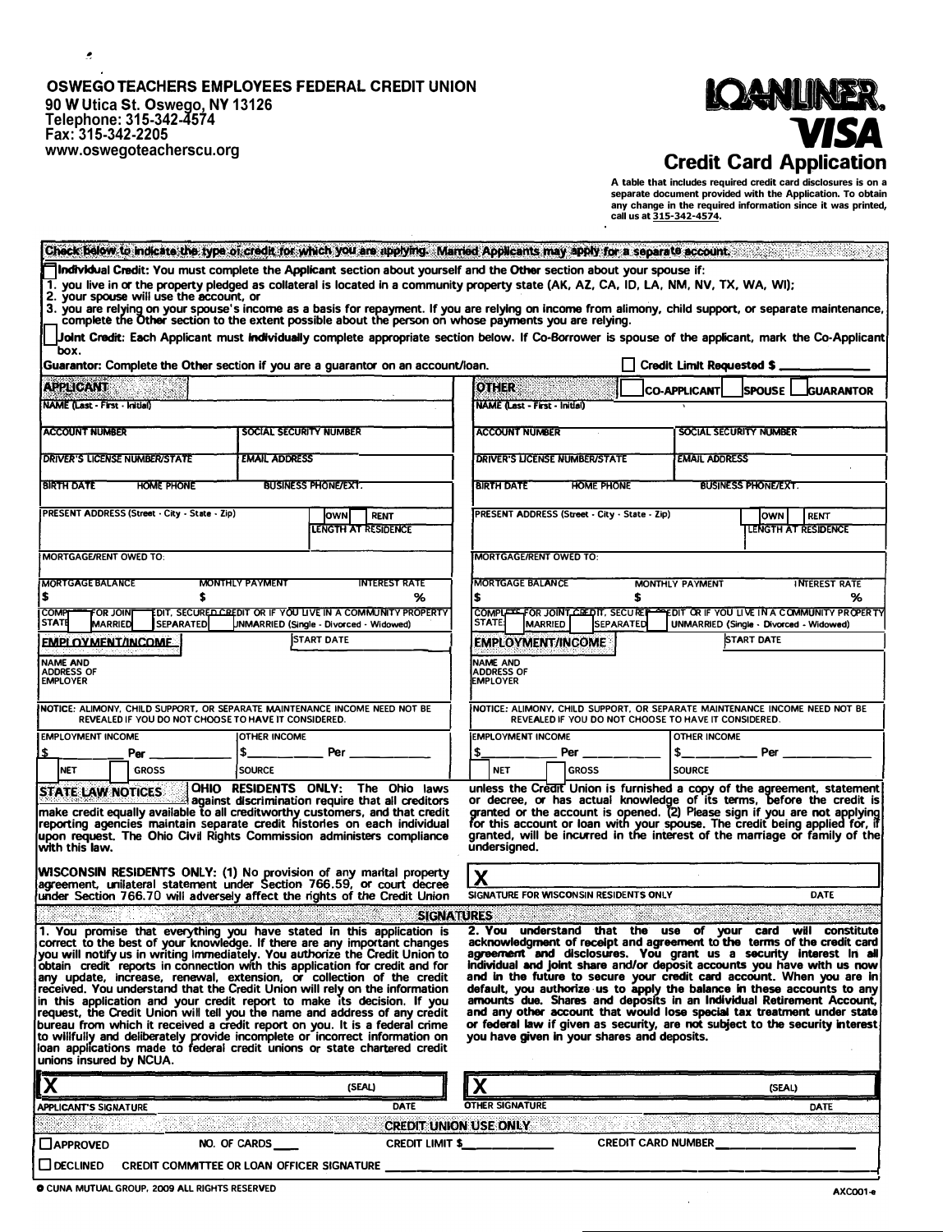

 $\bullet$ 

**APPLICATION AND SOLICITATION DISCLOSURE** 

| <b>Interest Rates and Interest Charges</b> |                                                                          |  |  |
|--------------------------------------------|--------------------------------------------------------------------------|--|--|
| Annual Percentage Rate (APR) for           | 9.50%                                                                    |  |  |
| <b>Purchases</b>                           |                                                                          |  |  |
| <b>APR for Cash Advances</b>               | 9.50%                                                                    |  |  |
| <b>APR for Balance Transfers</b>           | 9.50%                                                                    |  |  |
| <b>Minimum Interest Charge</b>             | If you are charged interest, the charge will be no less than \$1.00.     |  |  |
|                                            | The minimum interest charge will be charged on any dollar amount.        |  |  |
| How to Avoid Paying Interest on Purchases  | Your due date is at least 25 days after the close of each billing cycle. |  |  |
|                                            | We do not charge you interest on purchases if you pay your entire        |  |  |
|                                            | balance by the due date each month.                                      |  |  |
| For Credit Card Tips from the Federal      | To learn more about factors to consider when applying for or using a     |  |  |
| Reserve Board                              | credit card, visit the Web site of the Federal Reserve Board at          |  |  |
|                                            | http://www.federalreserve.gov/creditcard.                                |  |  |
| <b>Fees</b>                                |                                                                          |  |  |
| <b>Transaction Fees</b>                    |                                                                          |  |  |
| - Foreign Transaction Fee                  | of each transaction in U.S. dollars<br>$1.00\%$                          |  |  |
| <b>Penalty Fees</b>                        |                                                                          |  |  |
| - Late Payment Fee                         | Up to \$15.00                                                            |  |  |
| - Returned Payment Fee                     | Up to \$25.00                                                            |  |  |

**How We Will Calculate Your Balance.** We use a method called "average daily balance (including new purchases)."

#### **Effective Date.**

The information about the costs of the card described in this application is accurate as of **November 12, 2010.**  This information may have changed after that date. To find out what may have changed, contact the Credit Union.

### **OTHER DISCLOSURES**

| Late Payment Fee                         | \$15.00<br>is less. | or the amount of the required minimum payment, whichever |
|------------------------------------------|---------------------|----------------------------------------------------------|
| <b>Returned Payment Fee</b>              | \$25.00<br>is less. | or the amount of the required minimum payment, whichever |
| Card Replacement Fee<br>Pay-by-Phone Fee | \$20.00<br>\$10.00  |                                                          |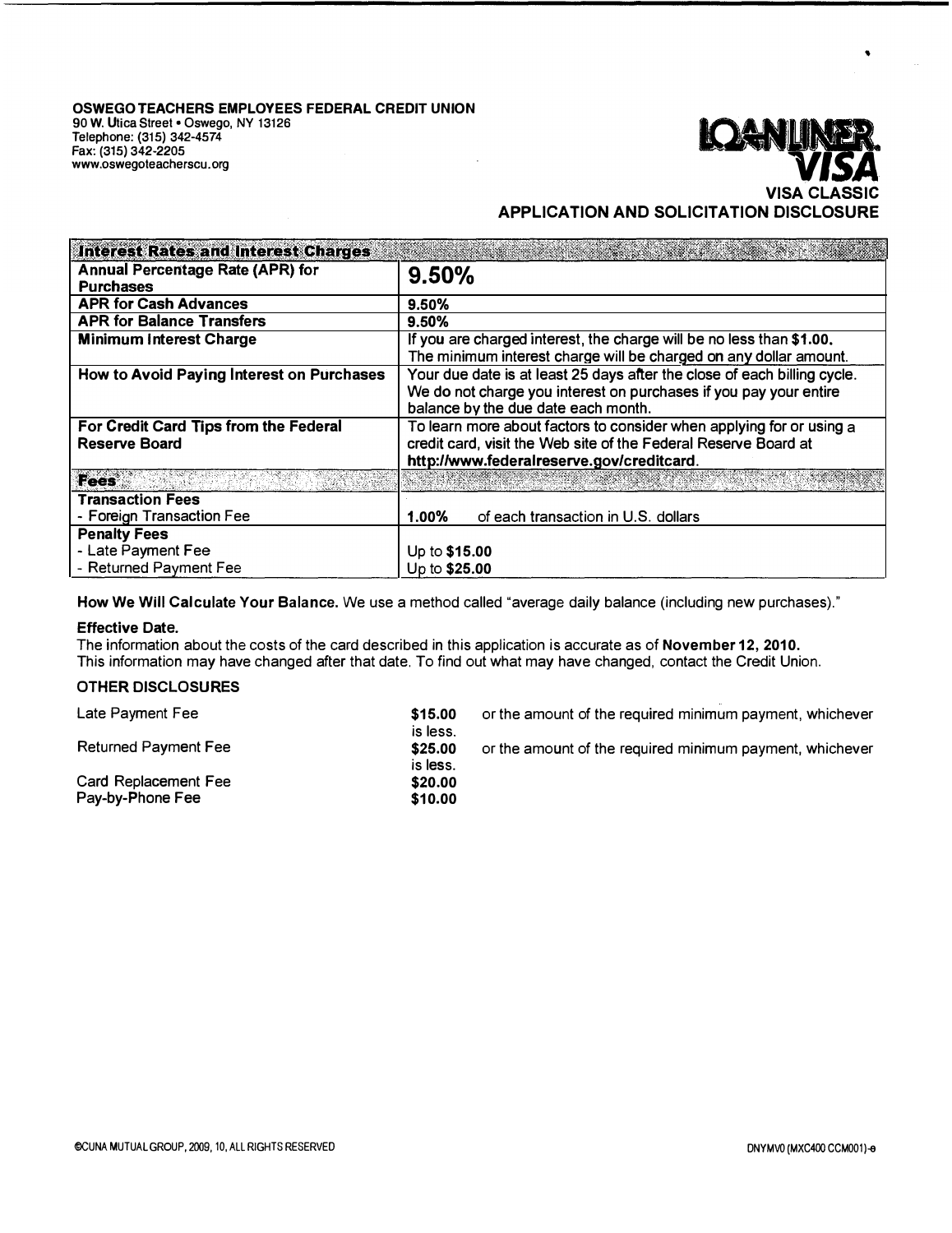## Oswego Teachers' Employees Federal Credit Union 90 West Utica Street Oswego, New York 13126 315-342-4574

## **Income Verification**

 $\frac{1}{2}$  ,  $\frac{1}{2}$ 

For each loan application we must have verification of income. You may verify income with any of the following:

 $\hat{\mathbf{r}}$ 

- Most recent W-2 forms
- Federal Tax Return
- One month's pay stubs
- Signed employment contract

We must have verification of any additional income, and we must have verification of co-maker income if a co-maker is listed on the application.

### **Additional Instructions:**

- If you have **no mortgage or rent, enter** "0."and explain.
- List **all debts including** credit cards.
- For auto loans, we will need a copy of the purchase agreement if you are purchasing from a dealer. If you are purchasing from an individual, we will need a copy of the title along with a list of options and current mileage.

**Lack of requested information** and incomplete application(s) may cause undue **delay** in **the processing** of your credit request.

## **H you have any questions about the application process, please call.**